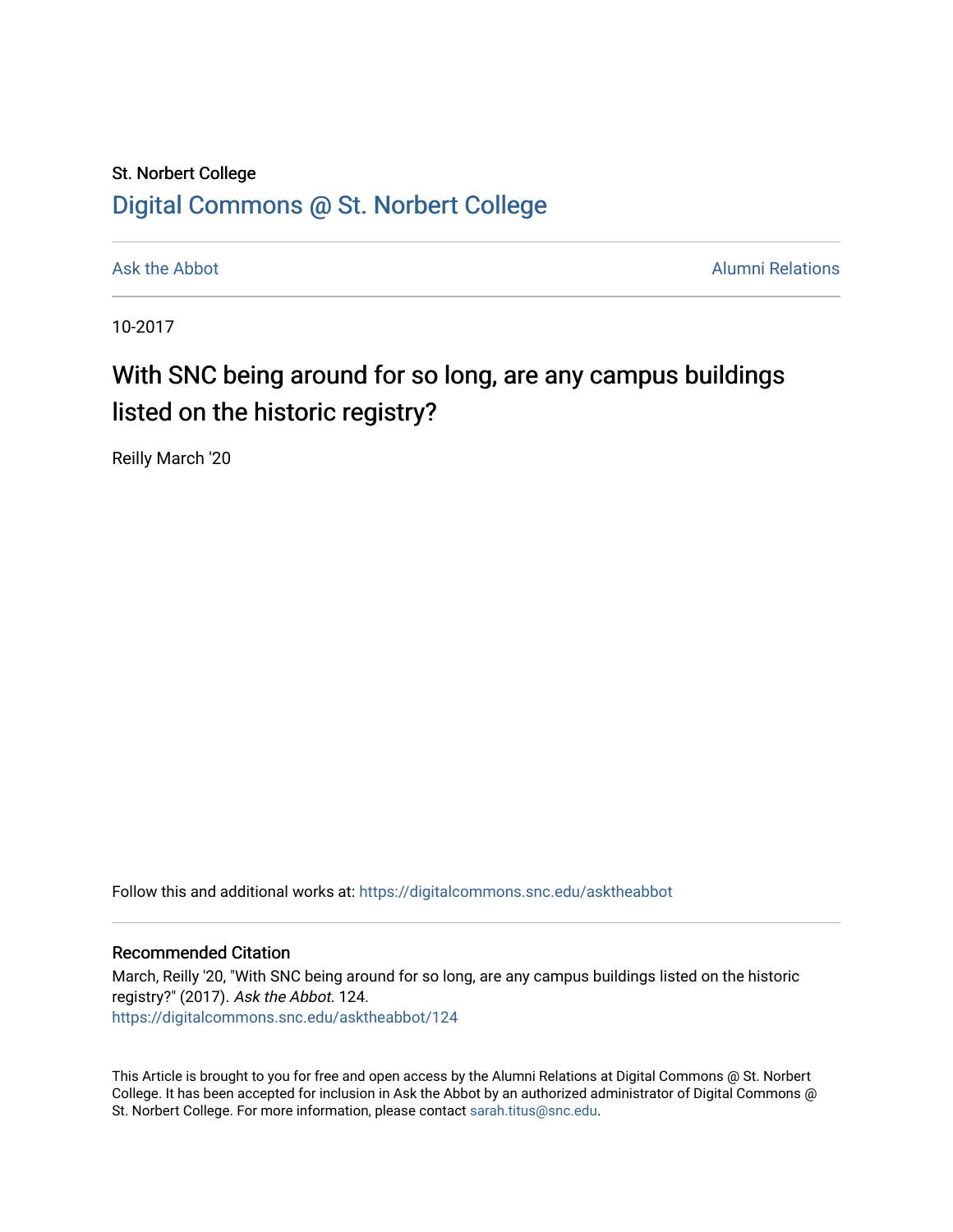

[Academics](https://www.snc.edu/academics) [Admission](https://www.snc.edu/admission) [Campus Life](https://www.snc.edu/campuslife) [Living Norbertine](https://www.snc.edu/livingnorbertine) [Athletics](https://www.snc.edu/athletics) [About](https://www.snc.edu/about)

Q

Giving

to SNC

 $\geq$  [Alumni](https://www.snc.edu/alumni/)  $\geq$  [Ask the Abbot](https://www.snc.edu/alumni/abbot/)  $\geq$  October 2017 合

## [Alumni](https://www.snc.edu/alumni/index.html)

[Events & Reunions](https://www.snc.edu/alumni/event/index.html) [Behind the Arch](https://www.snc.edu/alumni/event/behindthearch/) [Benefits and Services](https://www.snc.edu/alumni/benefits.html) [Get Involved](https://www.snc.edu/alumni/getinvolved.html) [Give to SNC](http://giving.snc.edu/) [Alumni Awards](https://www.snc.edu/alumni/awards/index.html) [Knight Lights](https://www.snc.edu/alumni/knightlights/index.html) [Alumni-Owned](https://www.snc.edu/alumni/directory/index.html) [Businesses Network](https://www.snc.edu/alumni/directory/index.html) [Alumni Board](https://www.snc.edu/alumni/alumniboard.html) [Student Alumni](https://www.snc.edu/alumni/saa.html) [Ambassadors](https://www.snc.edu/alumni/saa.html) [Staff](https://www.snc.edu/alumni/contactus.html)

# October 2017 Question:

Dear Abbot Pennings,

With SNC being around for so long, are any campus buildings listed on the historic registry?

Reilly March '20

#### Answer:

My dearest Reilly,

Your question gives me special pleasure since I have just recently learned that the Wisconsin State Register of Historic Places (WSRHP) has added the St. Norbert College Historic District to its list. Who would have thought the little college I founded almost 120 years ago would find its way onto a historical registry? Not I, for certain!

Nor is this our only such honor. In 1989 Main Hall, erected in 1902, was named to the National Register of Historic Places by the United States Secretary of the Interior on the basis of its age, architectural significance and, I'm proud to say, its importance to the history of the community and higher education.

Dear Reilly, as you yourself will have observed, our campus architecture is quite intriguing with its various buildings representing styles that, as the WSRHP notes, include High Victorian Gothic, Richardsonian Romanesque and Neoclassical Revival, as well as the contemporary style so well-realized in our newer buildings. "St. Norbert College has a rich history," notes the organization. "It was home to the St.



### Ask the Abbot

As the founder of St. Norbert College, and having a prime seat in the center of campus throughout the years, I, Abbot Bernard Pennings, hold the answers to many of your burning questions about the college. [Submit Your Question](https://www.snc.edu/alumni/abbot/index.html)